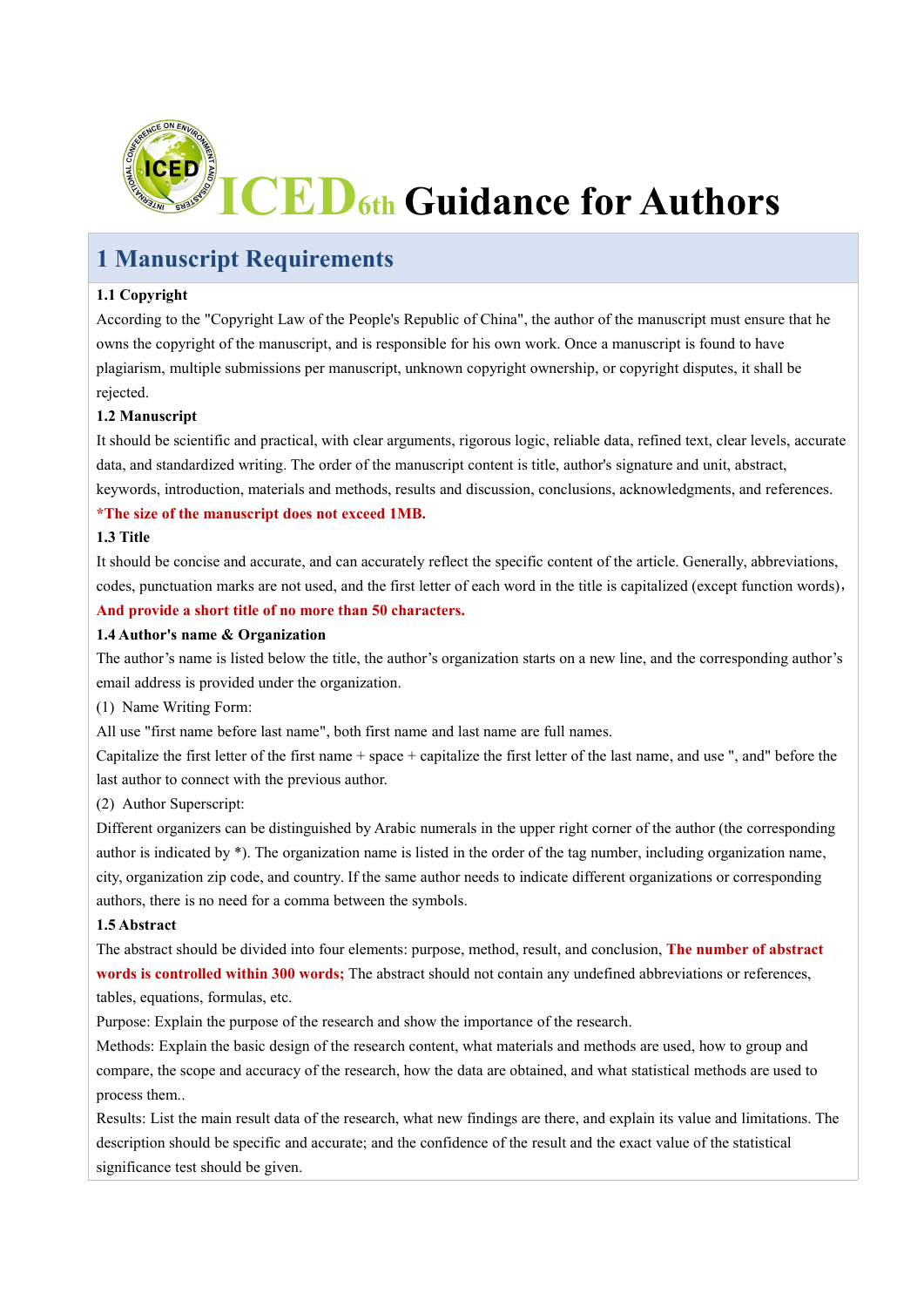Conclusion: Explain whether the theoretical value or application value of the correct viewpoint obtained through experimentation and argumentation can be promoted.

#### **1.6 Keyword**

**Manuscripts need to be indexed with 5-7 keywords,** The first letter of the keyword is capitalized, used in the middle,separated, and ended with..

#### **1.7 Text format and body format**

Manuscripts should be submitted in .doc or .docx format. The font of the body part: Times New Roman, font size: 10.

#### **1.8 Title Level**

In principle, the sequence numbers of each level of the title in the text are arranged consecutively with Arabic numerals, and the numbers of different levels are separated by a dot ".", and the last number is not punctuated, such as "2", "2.1", "2.1.2", etc., Write in the top left grid. The first-level and second-level headings in the text should be in lowercase letters (except for the first letter), such as 1 (first-level heading), 1.1 (second-level heading). All first-level headings should be written in bold. Other titles should use ordinary characters (not bold).

#### **1.9 Punctuation**

#### **(1) All punctuation marks are entered in English.**

# (2) There needs to be a space after each word, and a space between the word and the brackets.<br>\*Notes:

Chinese punctuation marks are not allowed in English manuscripts. For example, using "," instead of ","; using "-" instead of "~"; using "italic" instead of """; using "[]" instead of "[]"; using "..." instead of "...", etc.

#### **1.10 Numbers and Units**

Gregorian calendar century, year, year, month, day, time and Arabic numerals for counting and measurement,**When** there are more than 3 digits before and after the decimal point, each group of 3 digits should be separated by **commas.** Such as 1,200, 0.250, 6. The old units that have been discontinued cannot be used anymore. The unit of measurement is indicated by the international standard symbol. **There is a space between the unit name and the unit symbol,** For specific use, please refer to Table 1 at the end of the text. The unit name and unit symbol in the text cannot be mixed.

#### **1.11 Abbreviation**

Abbreviations that are not well-known and recognized should be given their full name when the word or phrase is mentioned for the first time, and be used consistently thereafter.

#### **1.12 Letter Format**

The correct italics, uppercase and lowercase, upper and lower corners ofthe letters should be used correctly to avoid misunderstandings. For example: "t" (ton) and "t" (time),"V" (volt) and "V" (volume) should not be confused.

#### **Common Situations for Letter Italics:**

①All quantity symbols and subscript symbols that represent quantities and variable numbers in quantity symbols; ②Numbers and general functions represented by letters;

③Statistical symbols;

④The Latin literary name of the genus (including the genus) in biology;

⑤Latin letters in gene symbols (Note: gene symbols are represented by uppercase Latin letters orare formed by a combination of uppercase Latin letters and Arabic numerals).

#### **Commonly used cases** of **regular letters:**

①Unit of measure symbol;

②Operation symbols, exponential and logarithmic function symbols, special constant symbols, abbreviation symbols, etc. in mathematical formulas. For example:  $\sum$  (continuous addition), lg (common logarithm), lim (limit), max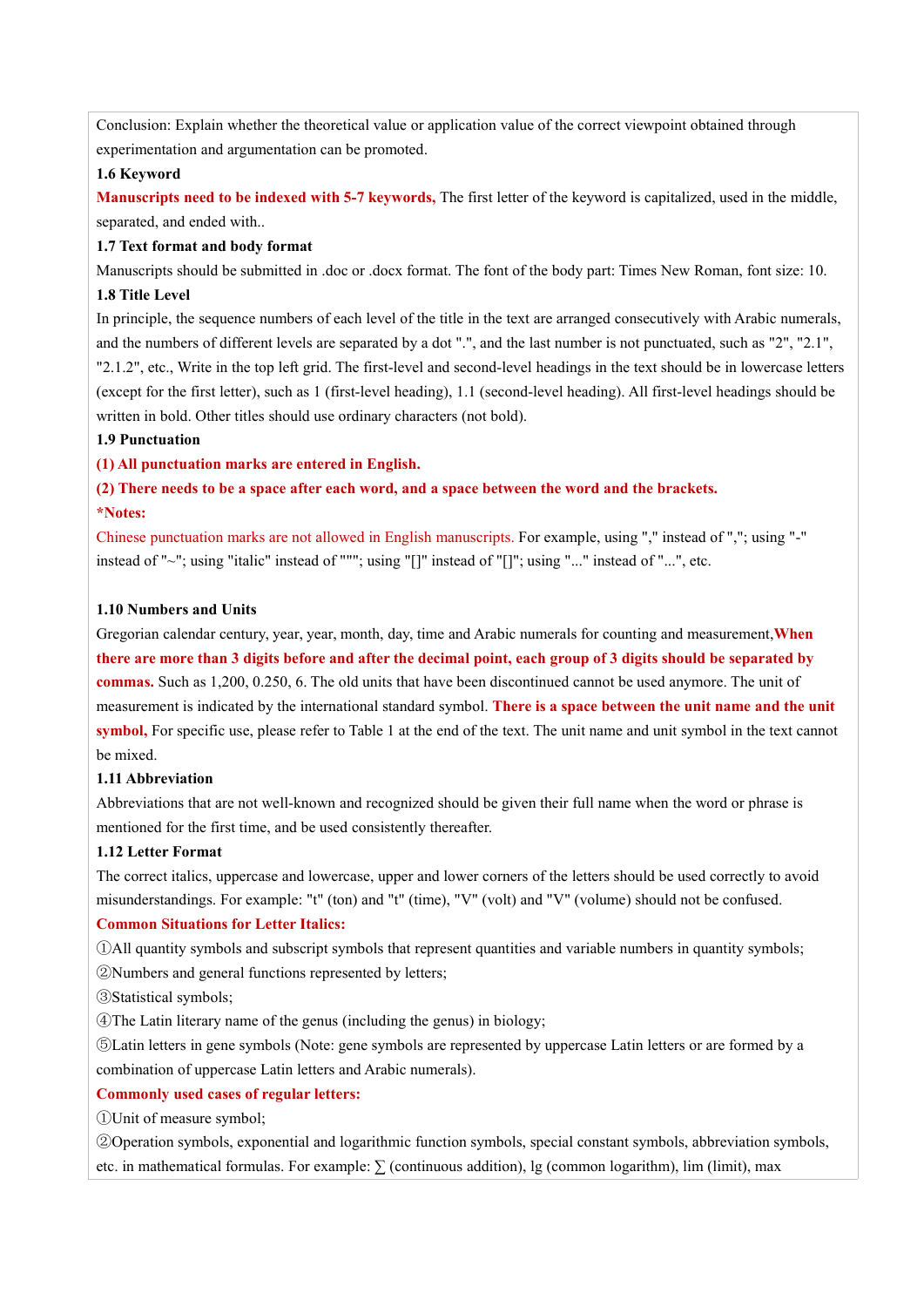(maximum), min (minimum);

③Latin literary names and celebrities above the Asian tribes (including sub tribes) in biology;

④ Symbols ofchemical elements;

⑤Model or code of instrument, sample, etc;

⑦The names of persons, places and institutions, as well as abbreviations, acronyms, etc.

#### **1.13 Figure**

The figure should have a clear theme, have the function of further explanation and supplementary text, or have the function of providing evidence (such as a photo map). The quantities, units, symbols, abbreviations, etc. in the figure must be consistent with those used in the text. **Figures should be numbered consecutively with Arabic numerals and** quoted in the text. The title of the figure should be placed below the figure. The figure title and the font size on the figure should be one size smaller than the text. Figure 2 cannot be cited before Figure 1. If no reference to the figure is found in the text, the figure will be deleted.

Note:

a. The quantity and unit symbols of the vertical and horizontal markings of the graph should be complete and placed in the center on the outside of the vertical and horizontal axes. The horizontal axis headings are arranged from left to right; the vertical axis headings are arranged from bottom to top.

b. All composite graphics should be lined up together, and the notes in the figure are selected in the order of lowercase letters:  $a, b, c, d...$  In the legend, they are marked in the order of vertical and horizontal.

#### **1.14 Form**

Each table needs to be marked in the text, and its content must not overlap with each other or repeat with the text description. All tables are numbered with Arabic numerals and quoted in the text. Table 2 cannot be quoted before Table 1. If no reference to the table is found in the text, the table will be deleted. (If there is only one figure or table, it can be written as "Figure 1" or "Table 1"; if there are two or more, it can be written as Figures 3-5 or Tables 3-5). Each table should have a short descriptive title above the main body of the table. The font size in the title and the form should be one size smaller than the text. **The form should be a three-line form** (Refer to the format of Table 1 at the end of the text). If there are total rows orrows expressing the results of statistical processing, add auxiliary lines. The effective digits after the decimal point in the data in the table should be consistent; when there is no data for the index value of a heading word, it is indicated by "-".

Note: a. For vertical and horizontal headings, the subject is generally placed on the left side of the table, and the predicate is generally placed on the top side of the table;

b. Each column in the table should be marked with heading words. The heading words in the parameter column are generally quantities or test items and their unit symbols. If the units of all the parameters in the table are the same, they can be marked after the table title (with brackets). The unit of each column parameter is different, the unit symbol should be marked in brackets after the heading of each column (brackets);

c. The quantities, units, symbols, abbreviations, etc. in the table must be consistent with those in the text. In order to maintain the self-evidence of the table, the abbreviations used in the table should be annotated.

#### **1.15 Statistical Analysis**

**All statistical symbols are in italics,** See Table 2 for specific requirements and formats. The description of the statistical treatment "difference" between two or more groups in the article is expressed as "the difference between the two groups is statistically significant". Statistical processing must be marked with the test method, and specific test values such as  $\gamma$ 2 value, t value, and then P value should be listed. Generally, the experimental data (including percentage) retain one decimal place. After statistical processing, the t,  $\chi$ 2, and P values retain two decimal places.

#### **1.16 Formula or Equation**

It is best to use MathType software when editing mathematical symbols and formulas. The important mathematical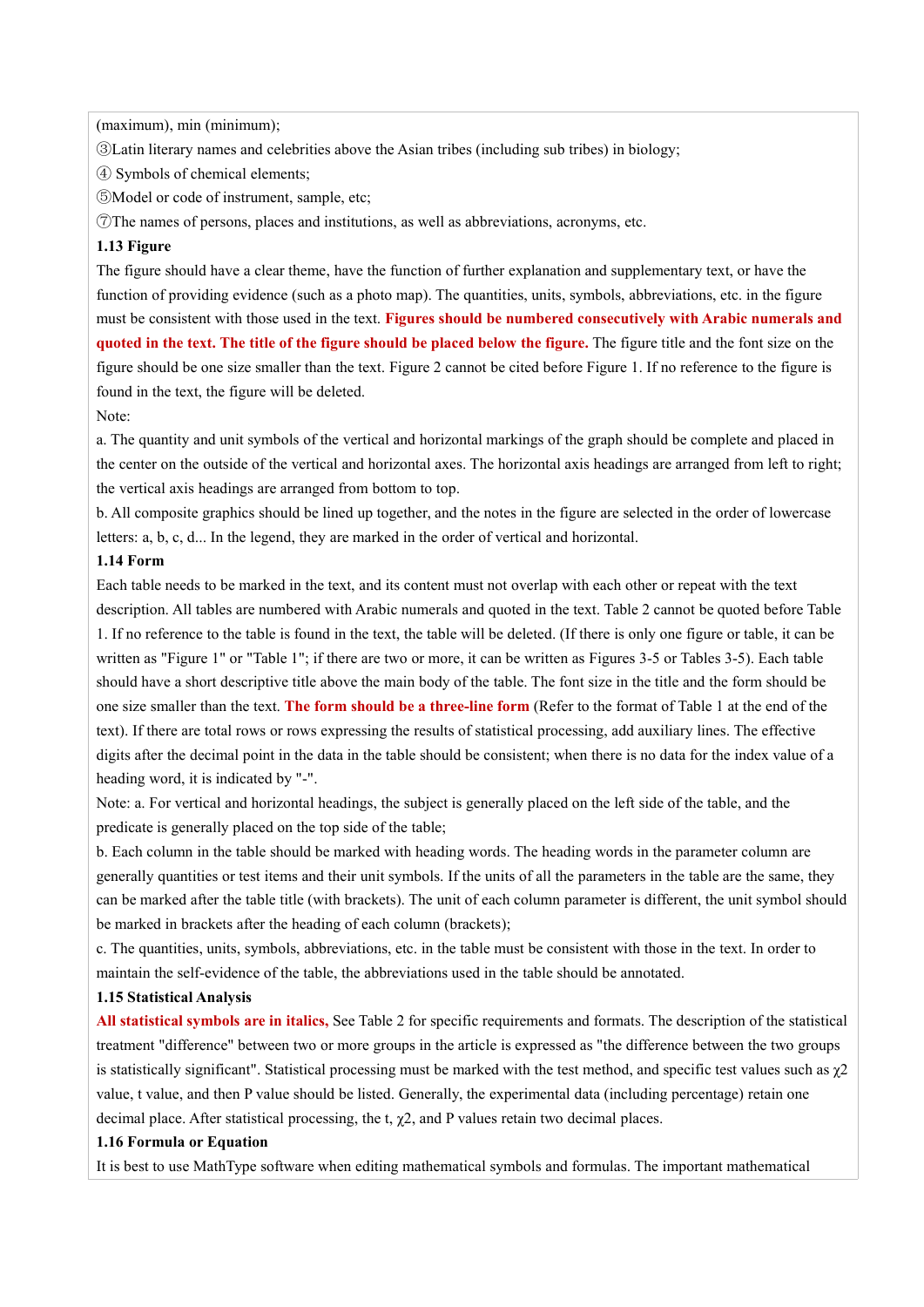formulas, reaction formulas, etc. in the article can be placed in a new row and placed in the middle row, and consecutively numbered with Arabic numerals. The serial number is enclosed in parentheses, and the top right grid is arranged. The formula should be consistent with the font and size of the text.

#### **1.17 References**

There are two forms of references: digital format and Harvard format.

The references at the end of the text are arranged in the order of the cited documents in the main text, and the serial number is in Arabic numerals and placed in square brackets (if it is a single reference, it is [1]; if it is two consecutive serial numbers, it is [3,4], if it is more than two consecutive serial numbers, it is [3-6]). References cited in the figure are numbered in the order in which they appear in the full text, and the annotations are written in the description or notes of the figure, and the citation label should not appear in the figure. References cited in the table are numbered in the order in which they appear in the full text, and are marked in order in the table notes. The total number of references should generally not exceed 40.

## **2 Body Structure**

#### **2.1 introduction**

Readers should be guided to understand the importance of research; combine the published literature with the purpose of the research, and clearly point out the reasons behind the investigation. Do not involve the data or conclusions in this research, and do not write abstracts.

#### **2.2 Materials and Methods**

All important materials and their sources should be mentioned. Citing references should briefly describe the main methods used. The new method or the substantially modified method can be described in sufficient detail. The selected statistical method and statistical significance should be clearly stated (describe the statistical method and its selection basis, and explain the statistical software used).

#### **2.3 Result**

The narrative of the results should be concise and clear, the data should be accurate, and the hierarchy should be clear, and should not be confused with the discussion content. If the manuscript has diagrams, the main text does not need to repeat all the data, only the main findings ordata need to be briefly described. The data should be statistically analyzed and whether it is statistically significant.

#### **2.4 Discuss**

Focus on the conclusions drawn from the results, including theoretical significance, practical application value, limitations and enlightenment for further research. The discussion should explain the possibility of revealing the results, and further discussion is needed. It is not necessary to repeat the data or information that has been described in the preface and results, and do not listtoo much literature. Generally, the discussion part should not list graphs.

#### **2.5 Thanks**

Before referencing documents, information about individuals, grants, funds, etc. should be placed in the acknowledgment section, and the name of the funding agency should be stated in full, and should be after the text rather than in the form of footnotes.

#### **2.6 References**

Please typesetting in strict accordance with the following format:

#### **\*note:**

a. References in English manuscripts are not allowed to have document identification codes, such as [J], [M], [S], **etc. must be deleted.**

b. To list all author names (et al cannot be used), the title of the journal should list the full name (abbreviations